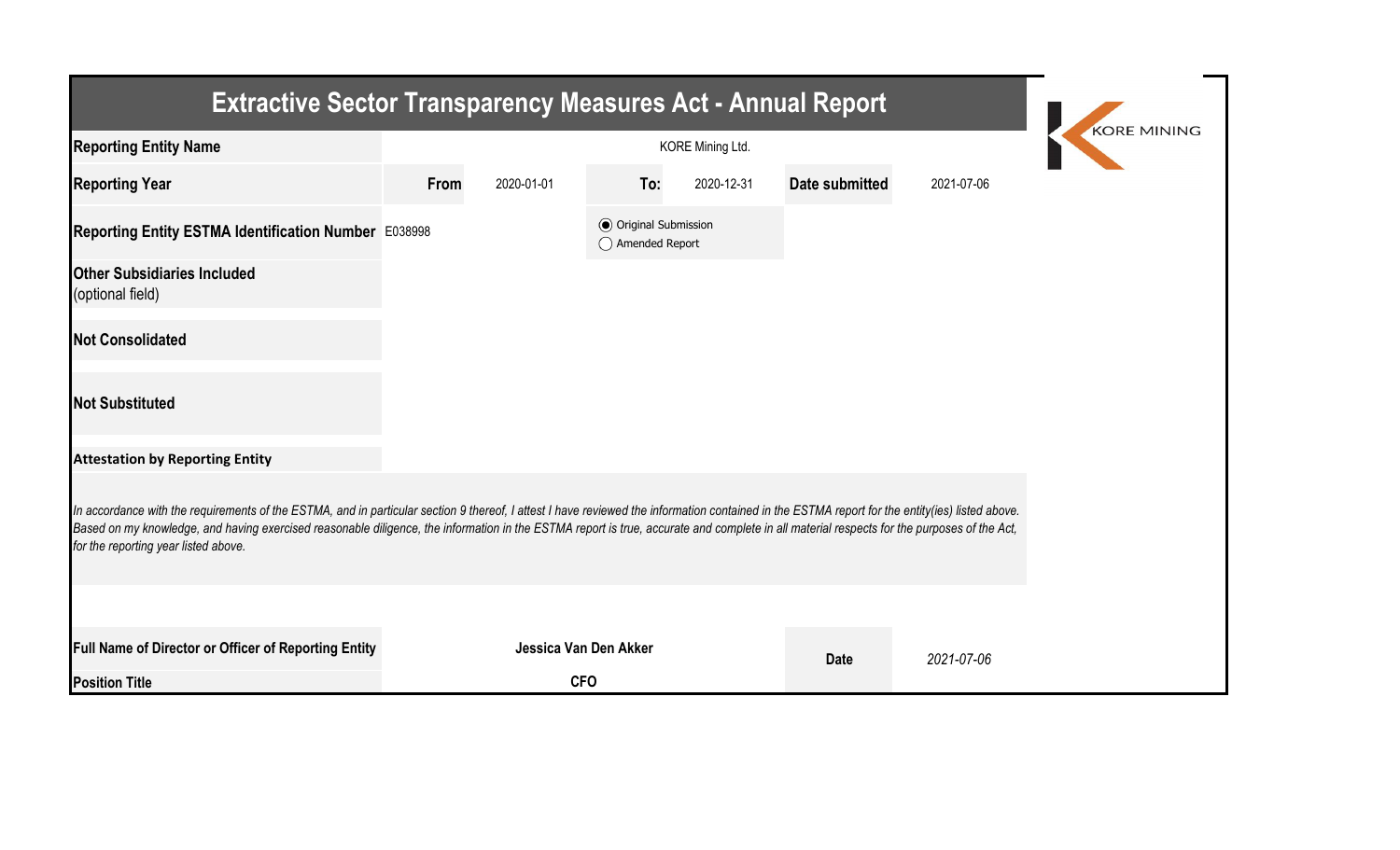| Extractive Sector Transparency Measures Act - Annual Report                                                                                                                      |                                               |                                                                                 |                                    |            |         |                                |                |           |                                               |                               |                                                                                  |  |
|----------------------------------------------------------------------------------------------------------------------------------------------------------------------------------|-----------------------------------------------|---------------------------------------------------------------------------------|------------------------------------|------------|---------|--------------------------------|----------------|-----------|-----------------------------------------------|-------------------------------|----------------------------------------------------------------------------------|--|
| <b>Reporting Year</b><br><b>Reporting Entity Name</b><br><b>Reporting Entity ESTMA</b><br><b>Identification Number</b><br><b>Subsidiary Reporting Entities (if</b><br>necessary) | From:                                         | 2020-01-01                                                                      | To:<br>KORE Mining Ltd.<br>E038998 | 2020-12-31 |         | Currency of the Report CAD     |                |           |                                               |                               |                                                                                  |  |
|                                                                                                                                                                                  | <b>Payments by Payee</b>                      |                                                                                 |                                    |            |         |                                |                |           |                                               |                               |                                                                                  |  |
| Country                                                                                                                                                                          | Payee Name <sup>1</sup>                       | Departments, Agency, etc<br>within Payee that Received<br>Payments <sup>2</sup> | <b>Taxes</b>                       | Royalties  | Fees    | <b>Production Entitlements</b> | <b>Bonuses</b> | Dividends | Infrastructure<br><b>Improvement Payments</b> | Total Amount paid to<br>Payee | Notes <sup>34</sup>                                                              |  |
| United States of America                                                                                                                                                         | Government of the United<br>States of America |                                                                                 |                                    |            | 422,960 |                                |                |           |                                               |                               | BLM annual claim fees and<br>422,960 prepayment of cost pursuant to<br>agreement |  |
| Canada -British Columbia                                                                                                                                                         | Province of British Columbia                  |                                                                                 |                                    |            | 166,707 |                                |                |           |                                               |                               | 166,707 Staking costs                                                            |  |
| United States of America                                                                                                                                                         | Quechan Tribe                                 |                                                                                 |                                    |            | 13,357  |                                |                |           |                                               |                               | 13,357 Donation of Covid Testing Kits                                            |  |
|                                                                                                                                                                                  |                                               |                                                                                 |                                    |            |         |                                |                |           |                                               |                               |                                                                                  |  |
|                                                                                                                                                                                  |                                               |                                                                                 |                                    |            |         |                                |                |           |                                               |                               |                                                                                  |  |
|                                                                                                                                                                                  |                                               |                                                                                 |                                    |            |         |                                |                |           |                                               |                               |                                                                                  |  |
|                                                                                                                                                                                  |                                               |                                                                                 |                                    |            |         |                                |                |           |                                               |                               |                                                                                  |  |
|                                                                                                                                                                                  |                                               |                                                                                 |                                    |            |         |                                |                |           |                                               |                               |                                                                                  |  |
|                                                                                                                                                                                  |                                               |                                                                                 |                                    |            |         |                                |                |           |                                               |                               |                                                                                  |  |
|                                                                                                                                                                                  |                                               |                                                                                 |                                    |            |         |                                |                |           |                                               |                               |                                                                                  |  |
|                                                                                                                                                                                  |                                               |                                                                                 |                                    |            |         |                                |                |           |                                               |                               |                                                                                  |  |
|                                                                                                                                                                                  |                                               |                                                                                 |                                    |            |         |                                |                |           |                                               |                               |                                                                                  |  |
|                                                                                                                                                                                  |                                               |                                                                                 |                                    |            |         |                                |                |           |                                               |                               |                                                                                  |  |
|                                                                                                                                                                                  |                                               |                                                                                 |                                    |            |         |                                |                |           |                                               |                               |                                                                                  |  |
|                                                                                                                                                                                  |                                               |                                                                                 |                                    |            |         |                                |                |           |                                               |                               |                                                                                  |  |
|                                                                                                                                                                                  |                                               |                                                                                 |                                    |            |         |                                |                |           |                                               |                               |                                                                                  |  |
|                                                                                                                                                                                  |                                               |                                                                                 |                                    |            |         |                                |                |           |                                               |                               |                                                                                  |  |
|                                                                                                                                                                                  |                                               |                                                                                 |                                    |            |         |                                |                |           |                                               |                               |                                                                                  |  |
|                                                                                                                                                                                  |                                               |                                                                                 |                                    |            |         |                                |                |           |                                               |                               |                                                                                  |  |
|                                                                                                                                                                                  |                                               |                                                                                 |                                    |            |         |                                |                |           |                                               |                               |                                                                                  |  |
| <b>Additional Notes:</b>                                                                                                                                                         |                                               |                                                                                 |                                    |            |         |                                |                |           |                                               |                               |                                                                                  |  |